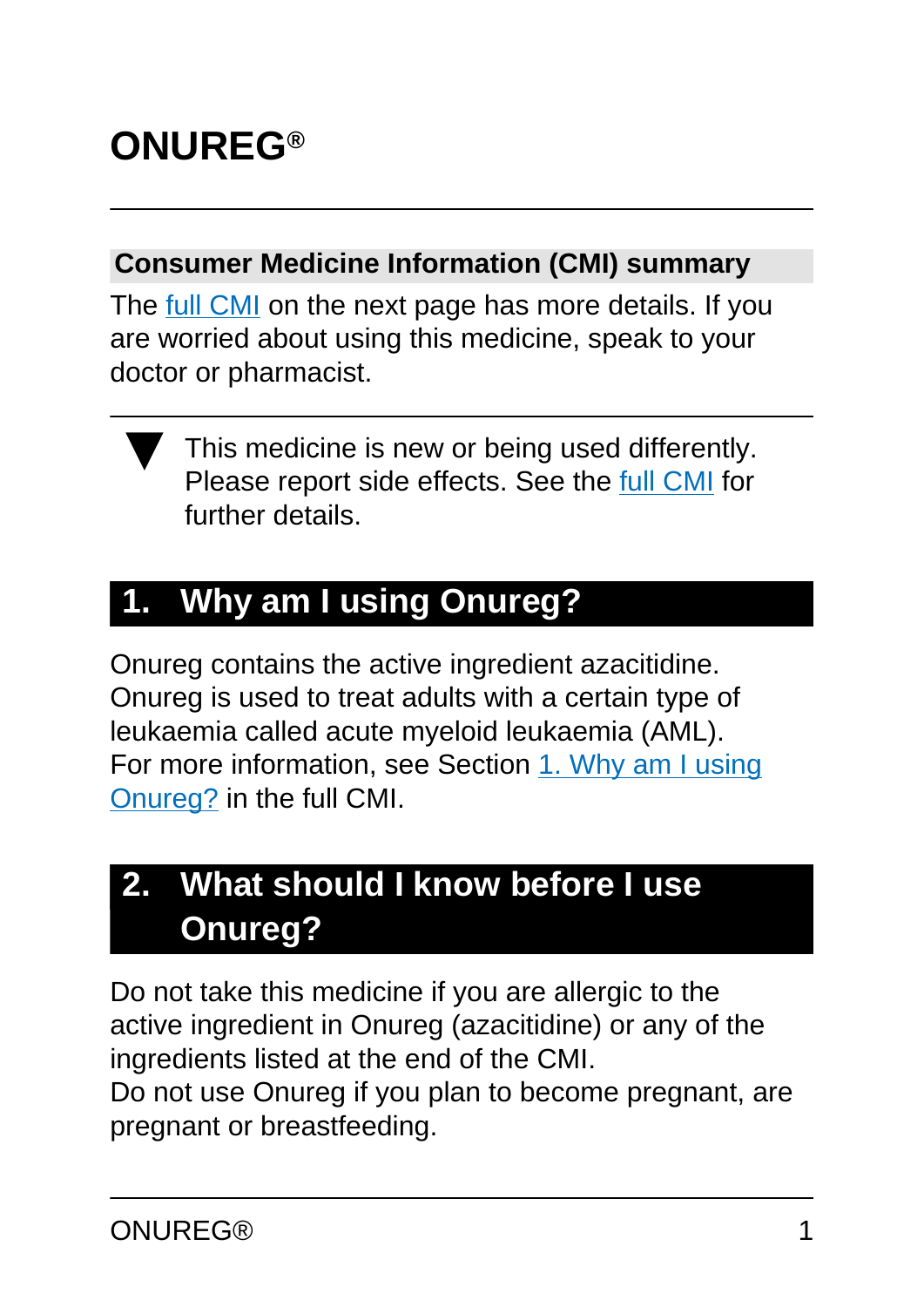**Talk to your doctor if you have any other medical conditions, take any other medicines, or are pregnant or plan to become pregnant or are breastfeeding.** 

For more information, see Section [2. What should I know](#page-6-0) [before I use Onureg?](#page-6-0) in the full CMI.

## **3. What if I am taking other medicines?**

Some medicines may interfere with Onureg and affect how it works. Onureg may also affect the way some other medicines work.

A list of these medicines is in Section [3. What if I am](#page-9-0) [taking other medicines?](#page-9-0) in the full CMI.

#### **4. How do I use Onureg?**

• Onureg tablets should be taken exactly as your doctor has told you. Check with your doctor if you are not sure about how much you should take or how often you should take this medicine. More instructions can be found in Section [4. How do I use Onureg?](#page-9-1) in the full CMI.

# **5. What should I know while using Onureg?**

| Things you should do | $\bullet$ Remind any doctor,<br>dentist or pharmacist<br>you visit that you are<br>using Onureg. |
|----------------------|--------------------------------------------------------------------------------------------------|
|----------------------|--------------------------------------------------------------------------------------------------|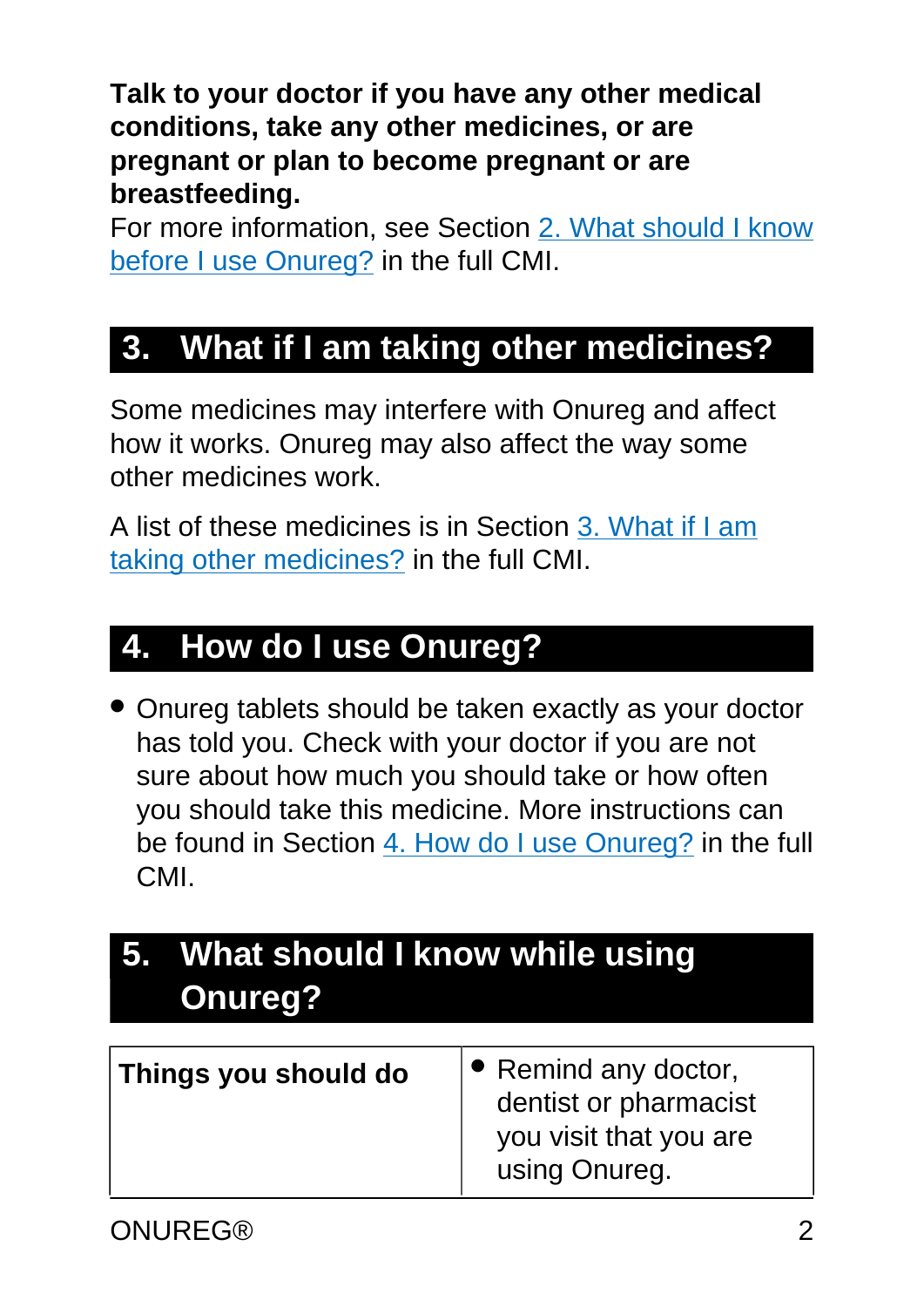|                             | Tell your doctor if you<br>are pregnant, think you<br>may be pregnant or are<br>planning to become<br>pregnant.<br>$\blacktriangleright$ Tell your doctor,<br>pharmacist or nurse<br>straight away if you get<br>any of these symptoms<br>during treatment with<br>Onureg: bruising or<br>bleeding - this could<br>be due to a low count<br>of blood cells called<br>"platelets"; fever - this<br>could be due to an<br>infection as a result of<br>having low levels of<br>white blood cells - which<br>can be life-threatening;<br>diarrhoea; being sick or<br>a feeling of sickness. |
|-----------------------------|-----------------------------------------------------------------------------------------------------------------------------------------------------------------------------------------------------------------------------------------------------------------------------------------------------------------------------------------------------------------------------------------------------------------------------------------------------------------------------------------------------------------------------------------------------------------------------------------|
| Things you should not<br>do | Do not use if you have<br>ever had an allergic<br>reaction to Onureg or<br>any of the ingredients<br>listed at the end of the<br>CMI. Do not breast feed<br>whilst taking Onureg. Do<br>not use this medicine<br>during pregnancy as it                                                                                                                                                                                                                                                                                                                                                 |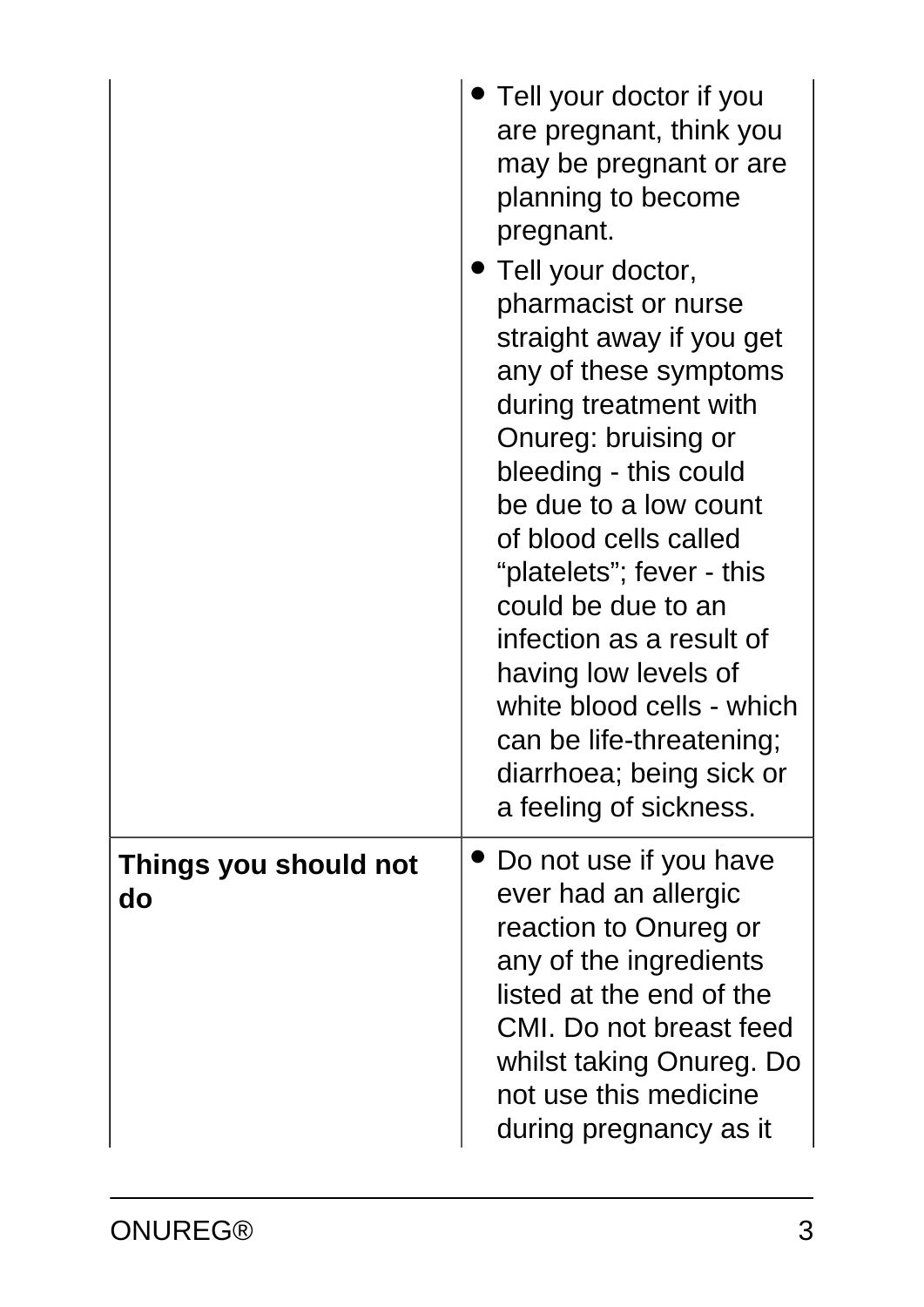|                                       | may be harmful to your<br>baby.                                                                                                                                                                                                        |
|---------------------------------------|----------------------------------------------------------------------------------------------------------------------------------------------------------------------------------------------------------------------------------------|
| <b>Driving or using</b><br>machines   | This medicine may<br>cause tiredness,<br>weakness or trouble<br>concentrating. If you<br>have any of these<br>symptoms or other side<br>effects, do not drive,<br>operate machinery or do<br>anything else that could<br>be dangerous. |
| <b>Looking after your</b><br>medicine | • Store the tablets in the<br>original package.<br>Store below 25°C.                                                                                                                                                                   |

For more information, see Section [5. What should I know](#page-11-0) [while using Onureg?](#page-11-0) in the full CMI.

## **6. Are there any side effects?**

Like all medicines, Onureg can have side effects, although not everybody gets them, and some are uncommon. Sometimes they are serious, most of the time they are not. You may need medical attention if you get some of the side effects. If you experience bruising or bleeding; fever; diarrhoea, being sick or have a feeling of sickness. contact your doctor immediately, or go to the Emergency Department at your nearest hospital. For more information, including what to do if you have any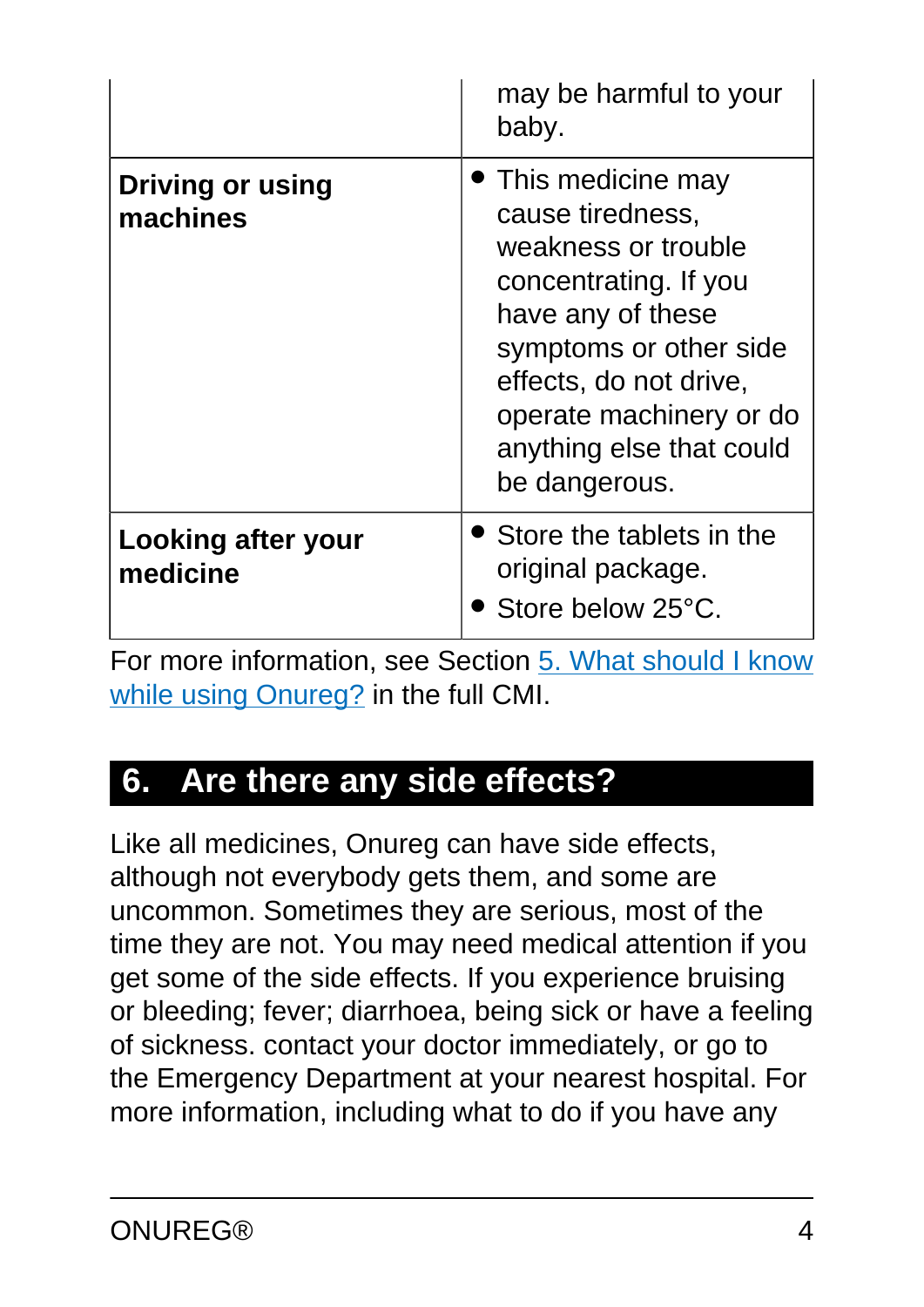side effects, see Section [6. Are there any side effects?](#page-14-0) in the full CMI.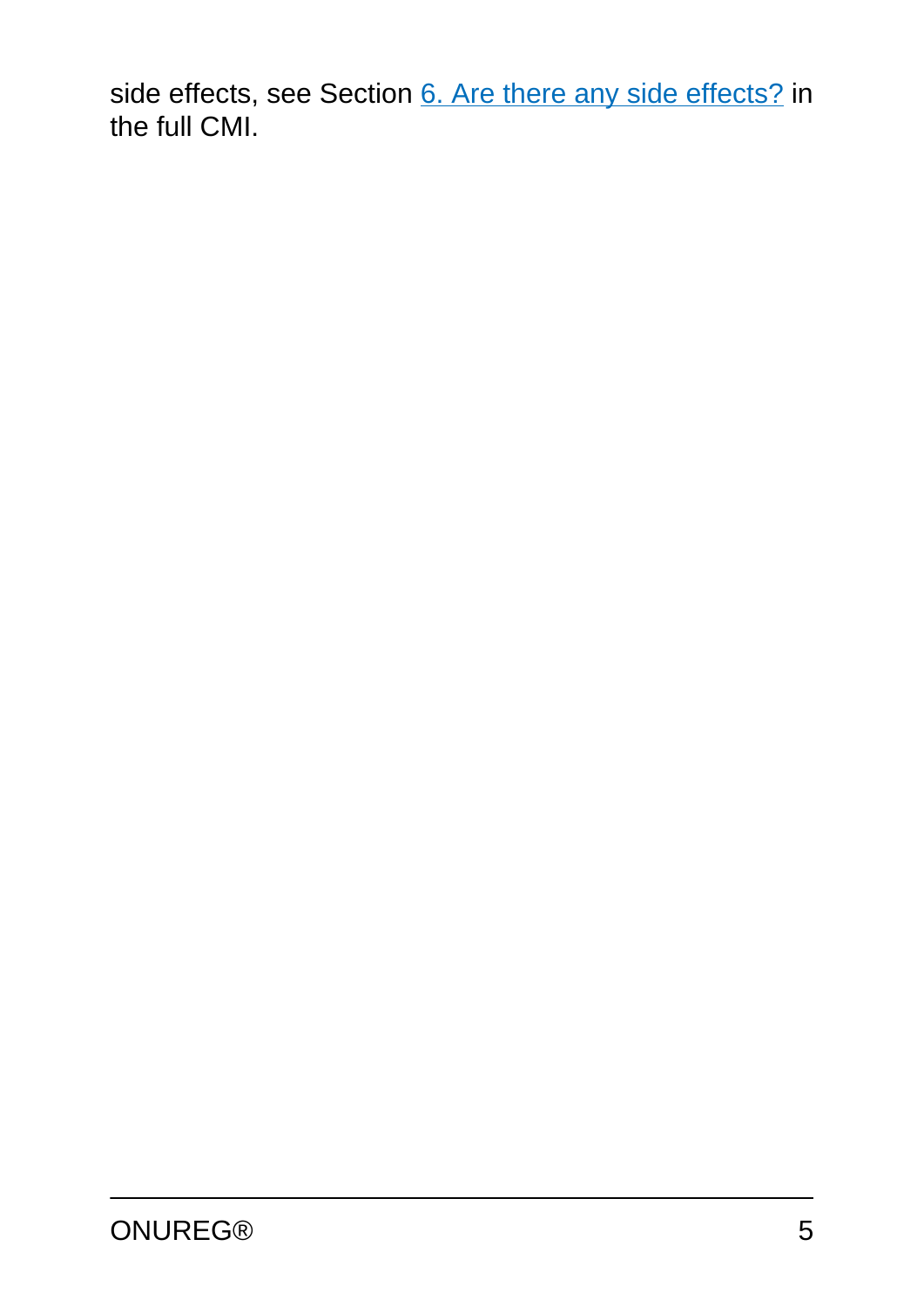# <span id="page-5-0"></span>**ONUREG®**

#### **Active ingredient(s):** azacitidine

#### **Consumer Medicine Information (CMI)**

This leaflet provides important information about using Onureg. **You should also speak to your doctor or pharmacist if you would like further information or if you have any concerns or questions about using Onureg.**

#### **Where to find information in this leaflet:**

- [1. Why am I using Onureg?](#page-5-1)
- [2. What should I know before I use Onureg?](#page-6-0)
- [3. What if I am taking other medicines?](#page-9-0)
- [4. How do I use Onureg?](#page-9-0)
- [5. What should I know while using Onureg?](#page-11-0)
- [6. Are there any side effects?](#page-14-0)
- [7. Product details](#page-16-0)

# <span id="page-5-1"></span>**1. Why am I using Onureg?**

#### **Onureg contains the active ingredient azacitidine.**

**Azacitidine** works by preventing cancer cells from growing. Azacitidine gets into the genetic material of cells (called RNA and DNA). It works by altering the way the cell turns genes on and off. It also reduces the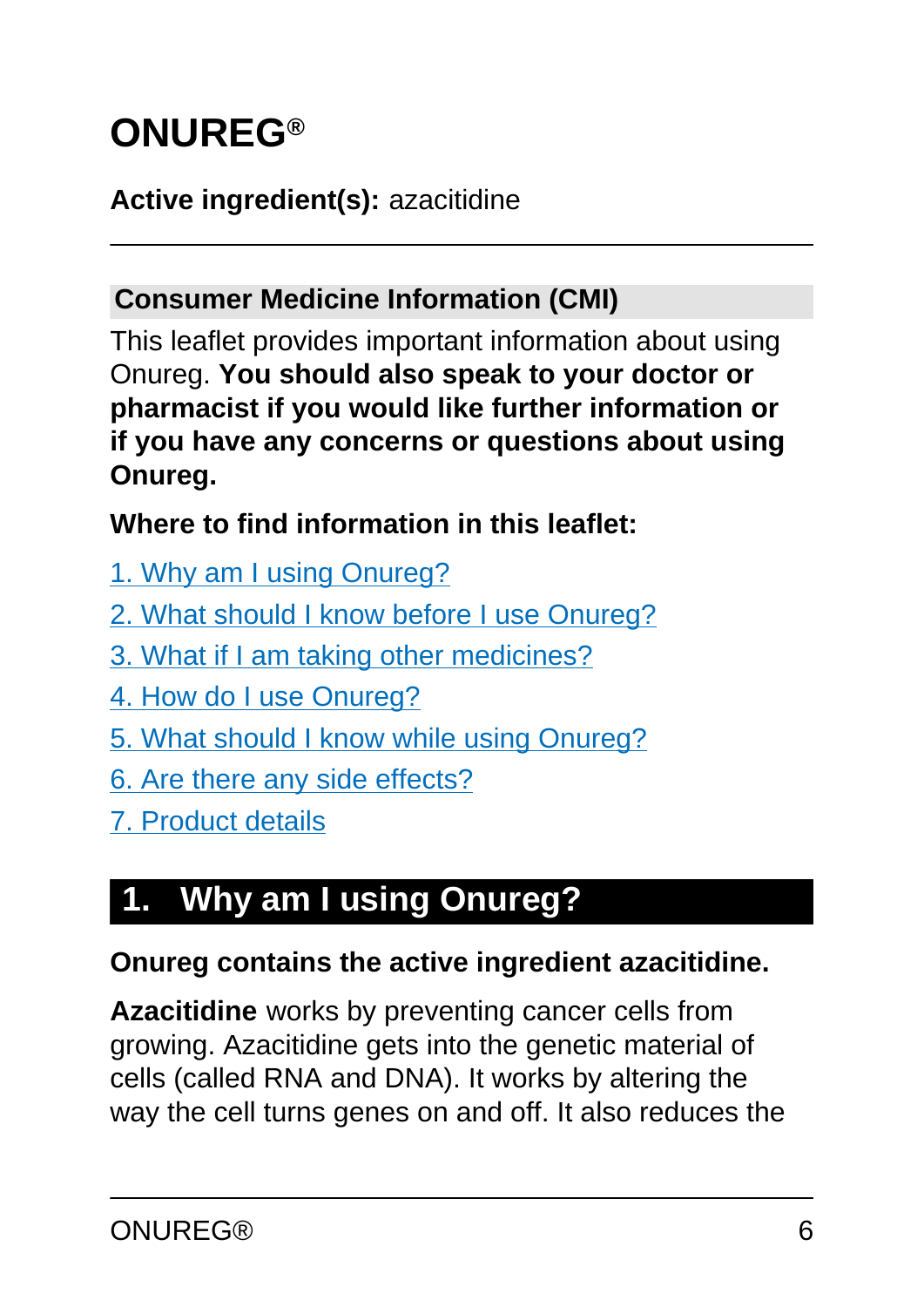production of new RNA and DNA. This is thought to kill cancer cells in leukaemia.

**Onureg is used to treat adults with a certain type of leukaemia called acute myeloid leukaemia (AML). This is a form of cancer which affects your bone marrow and can cause problems with producing normal blood cells. Onureg is used to maintain remission of the illness, the time when the disease is less severe or not active.**

# <span id="page-6-0"></span>**2. What should I know before I use Onureg?**

**Your doctor will conduct a blood test prior to starting you on Onureg and during treatment. This is to check that you have enough blood cells. It is also to check that your liver and kidneys are working properly. Your doctor will decide how often you have blood tests.**

#### **Warnings**

#### **Do not use Onureg if:**

- you are allergic to azacitidine, or any of the ingredients of this medicine.
- you are breastfeeding.
- you are pregnant or think you may be pregnant. Always check the ingredients and speak to your doctor to make sure you can use this medicine.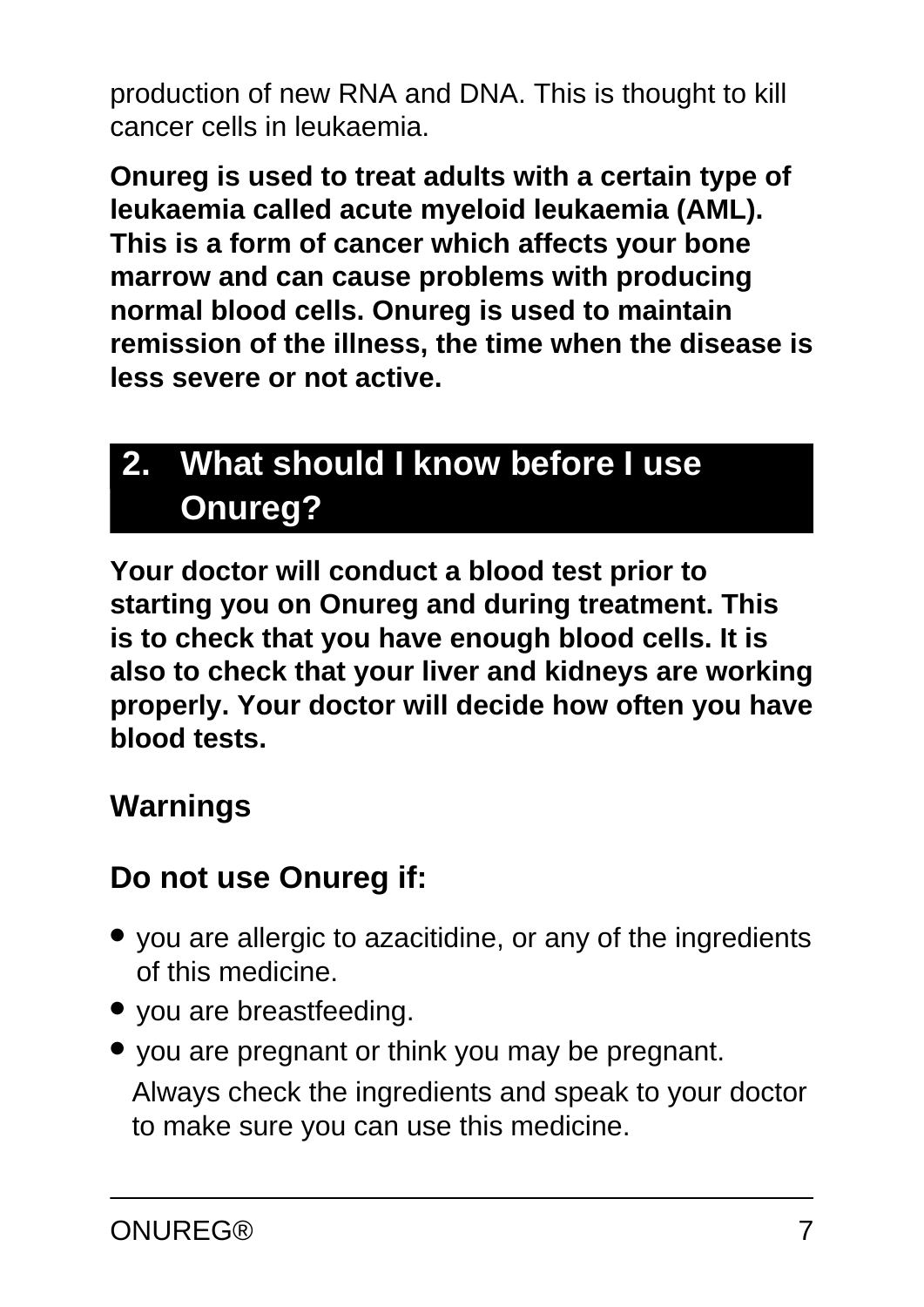## **Check with your doctor if you:**

- are pregnant, think you may be pregnant or are planning to become pregnant. Onureg may cause harm to your unborn baby if taken during pregnancy. Your doctor will arrange a pregnancy test before treatment.
- are breastfeeding or planning to breast feed
- are a woman, Onureg may cause fertility problems, which may affect your ability to have a baby. Talk to your doctor for advice before taking Onureg.
- are a man, and are planning to father a child. Men should not father a child while receiving treatment with Onureg.
- are taking, have recently taken or might take any other medicines for any other condition
- are intolerant to lactose. If you have been told by your doctor that you have intolerance to some sugars, contact your doctor before taking this medicine.

During treatment, you may be at risk of developing certain side effects. It is important you understand these risks and how to monitor for them. See additional information under Section [6. Are there any side effects](#page-14-0)?

## **Pregnancy and breastfeeding**

#### **Do not take Onureg during pregnancy as it may be harmful to your baby.**

**Do not breast-feed while taking Onureg. It is not known if this medicine passes into human milk.**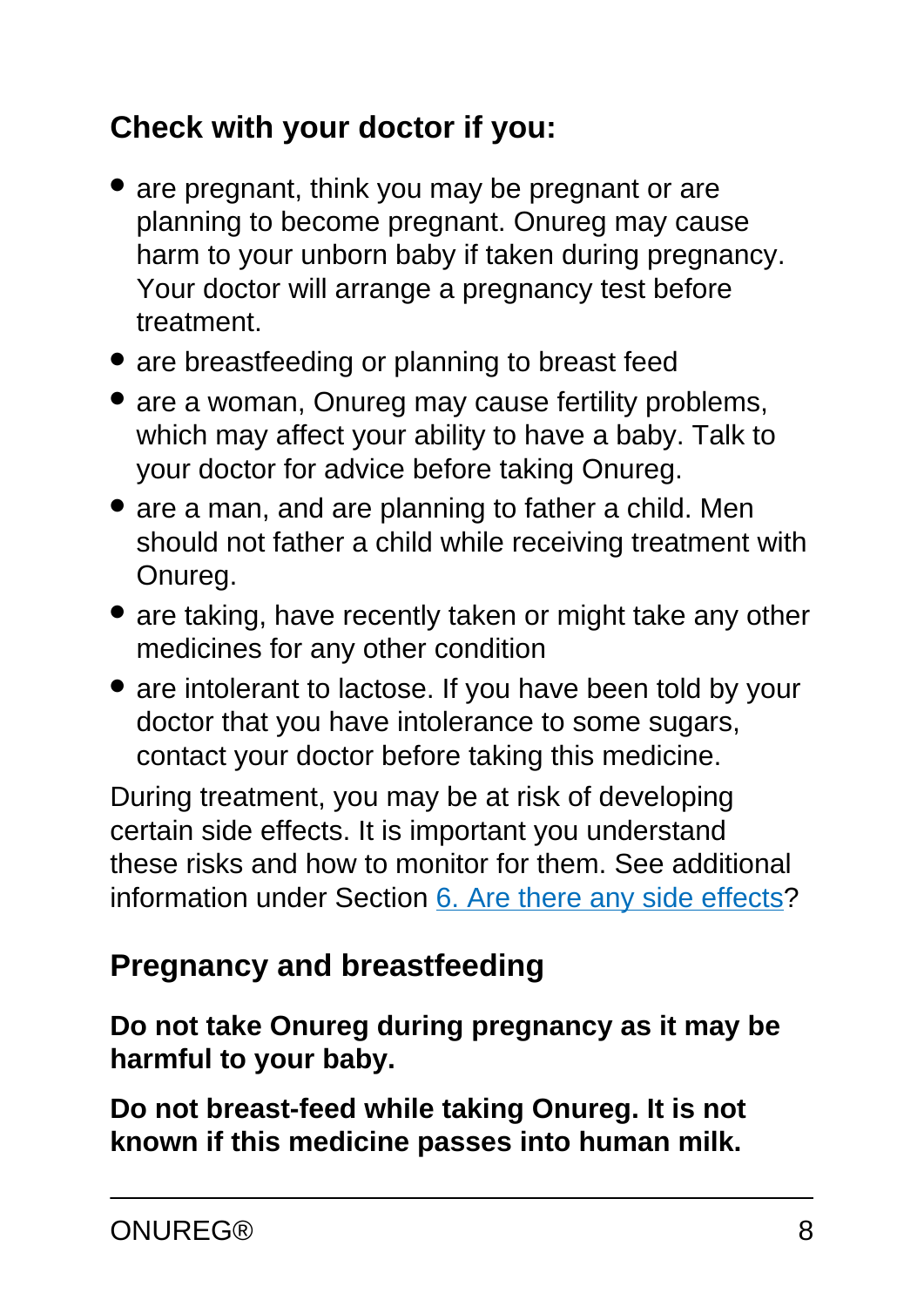If you are pregnant, breast-feeding, think you may be pregnant or are planning to have a baby, ask your doctor for advice before taking this medicine.

You or your partner must use an effective method of contraception during treatment and for 6 months after stopping Onureg. Talk to your doctor about contraceptive methods that may be right for you while you are taking Onureg.

Tell your doctor straight away if you become pregnant during treatment.

Talk to your doctor if you are breastfeeding or intend to breastfeed.

## **Fertility information for men**

Men should not father a child while receiving treatment with Onureg.

Use an effective method of contraception during treatment and for 3 months after stopping Onureg.

## **Use in children or adolescents**

• This medicine is not recommended for use in children and adolescents under 18 years.

# **Onureg contains lactose**

• Onureg contains lactose. If you have been told by your doctor that you have intolerance to some sugars, contact your doctor before taking this medicine.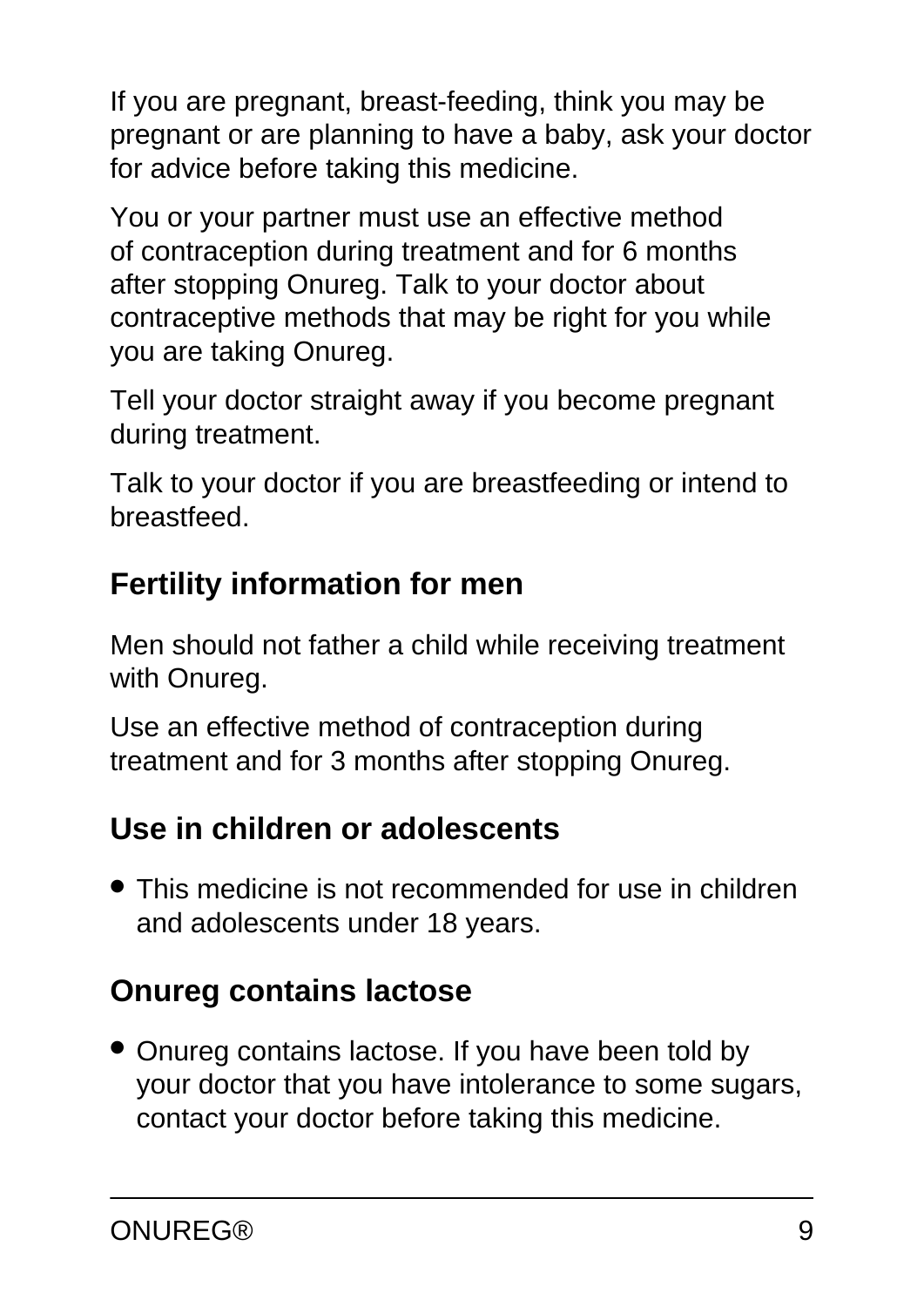## **Onureg contains sodium**

● This medicine contains less than 1 mmol sodium (23 mg) per film-coated tablet, that is to say essentially 'sodium-free'.

# <span id="page-9-0"></span>**3. What if I am taking other medicines?**

Tell your doctor or pharmacist if you are taking any other medicines, including any medicines, vitamins or supplements that you buy without a prescription from your pharmacy, supermarket or health food shop.

**Check with your doctor or pharmacist if you are not sure about what medicines, vitamins or supplements you are taking and if these affect Onureg.**

# <span id="page-9-1"></span>**4. How do I use Onureg?**

#### **How much to take**

The recommended dose is 300 mg taken by mouth once daily. Your doctor may reduce your dose to 200 mg once daily, if needed.

Onureg is given in treatment cycles of 28 days.

You take Onureg every day for the first 14 days of each 28 day cycle. This is followed by a treatment free period of 14 days for the rest of the cycle.

Your doctor will tell you what dose of Onureg to take. The doctor may decide to: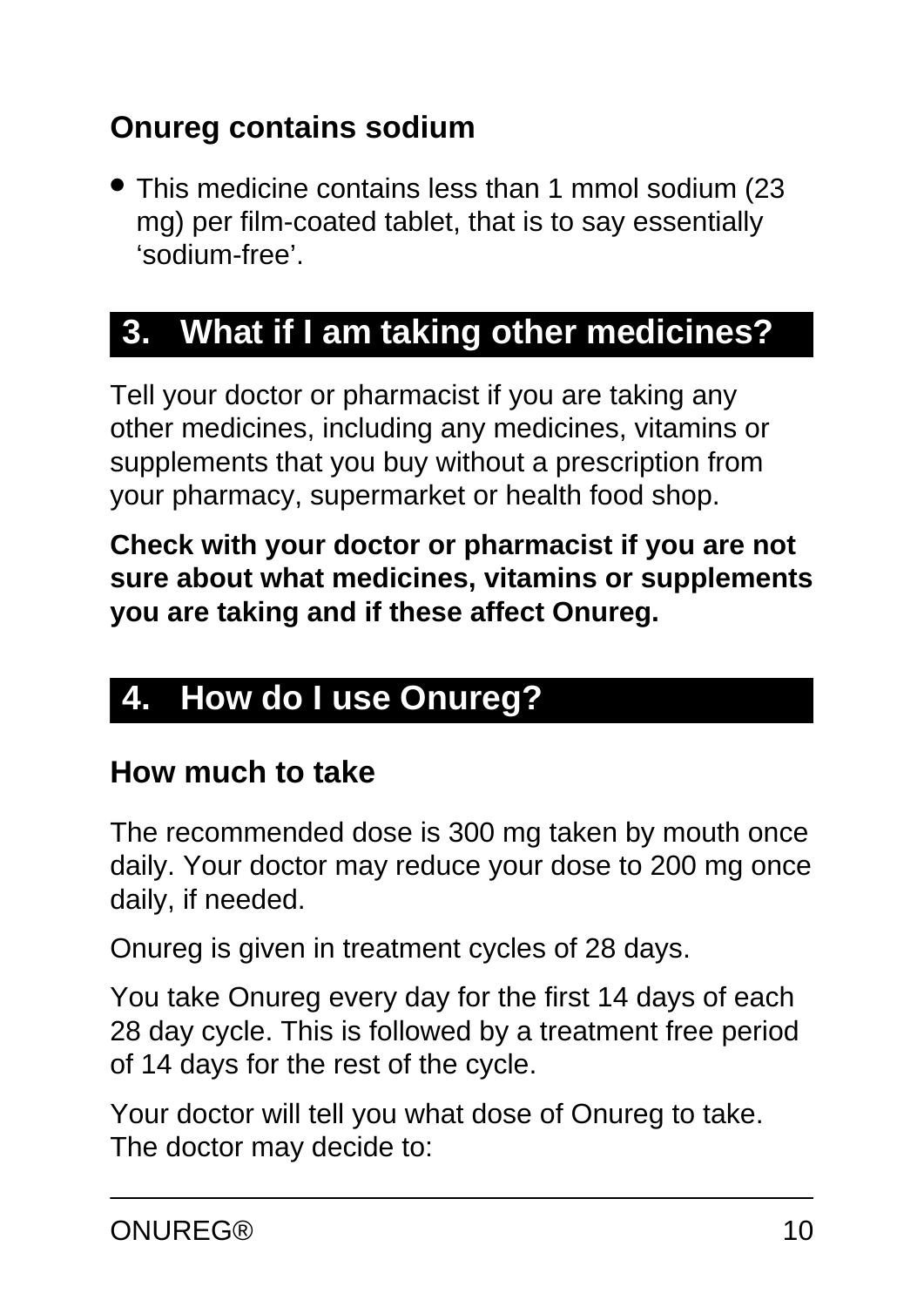- extend your treatment beyond 14 days in each treatment cycle
- lower your dose or temporarily stop treatment
- reduce your treatment to 7 days.

Always take as prescribed by your doctor.

Your doctor will give you another medicine to reduce the risk of feeling sick (nausea) and being sick (vomiting). You will take it 30 minutes before each Onureg tablet, during your first and second treatment cycles. Your doctor will tell you to take it for a longer period, if you need it.

## **When to take Onureg**

Take Onureg once a day - at the same time each day.

If you are sick after taking a tablet, do not take another dose on the same day. Instead, wait till the next day and take your next scheduled dose then. Do not take two doses on the same day.

## **How to take Onureg**

- Swallow the Onureg tablets whole with a full glass of water. To make sure you get the right dose, do not break, crush, dissolve or chew the tablets.
- Onureg tablets can be taken with or without food.
- Always take as prescribed by your doctor.
- If powder from a broken tablet gets onto your skin, wash the skin straight away and thoroughly with soap and water. If the powder gets into your eyes, nose or mouth, flush thoroughly the area with water.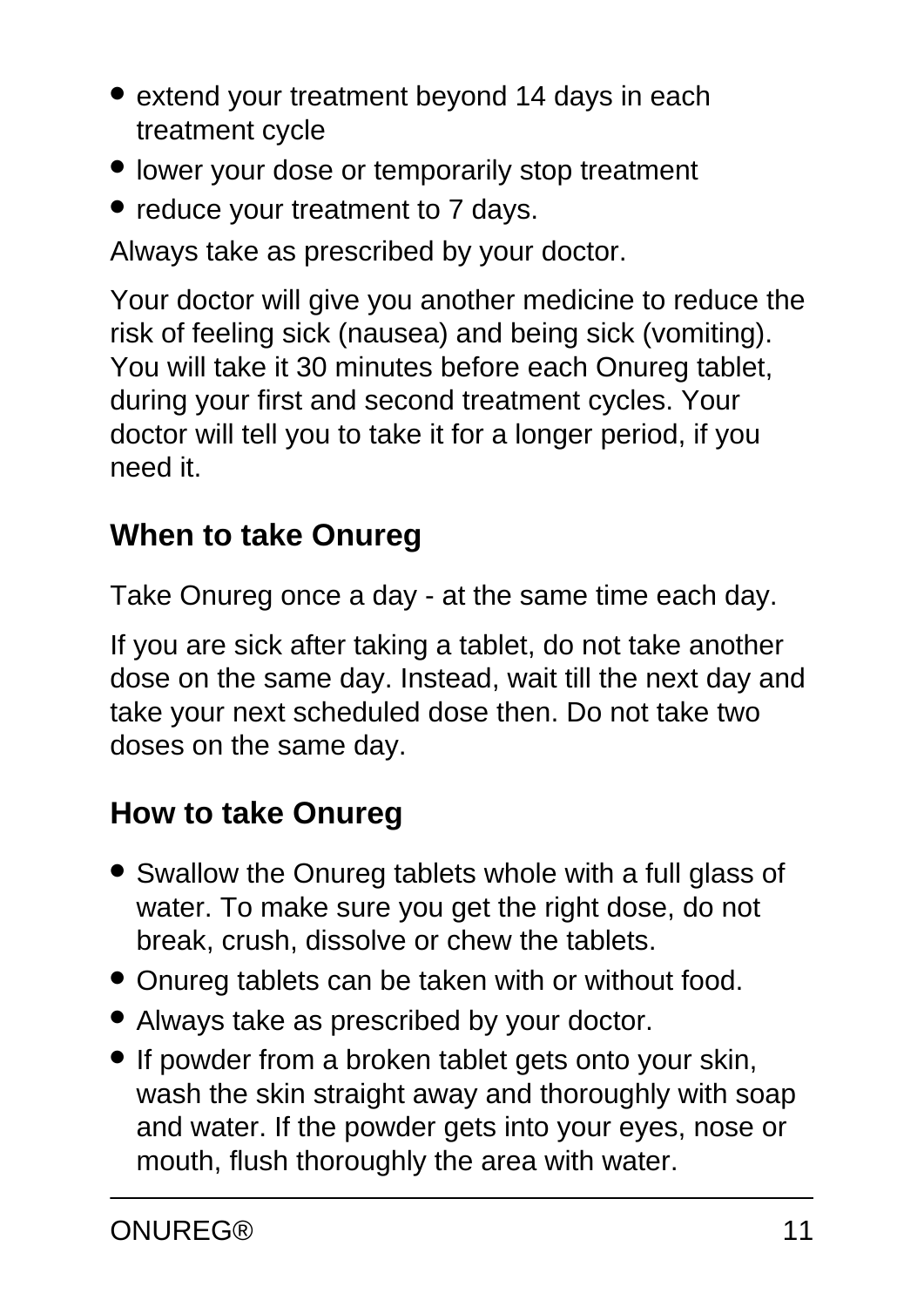## **If you forget to use Onureg**

If you forget to take Onureg at the usual time, take your usual dose as soon as you remember on the same day and take your next dose at the usual time on the following day.

Do not take a double dose to make up for a forgotten or vomited tablet.

Do not stop taking Onureg unless your doctor tells you to.

If you have any further questions on the use of this medicine, ask your doctor.

#### **If you use too much Onureg**

If you think that you have used too much Onureg, you may need urgent medical attention.

If possible, take the medicine pack and this leaflet with you.

#### **You should immediately:**

- phone the Poisons Information Centre (**by calling 13 11 26**), or
- contact your doctor, or
- go to the Emergency Department at your nearest hospital.

<span id="page-11-0"></span>**You should do this even if there are no signs of discomfort or poisoning.**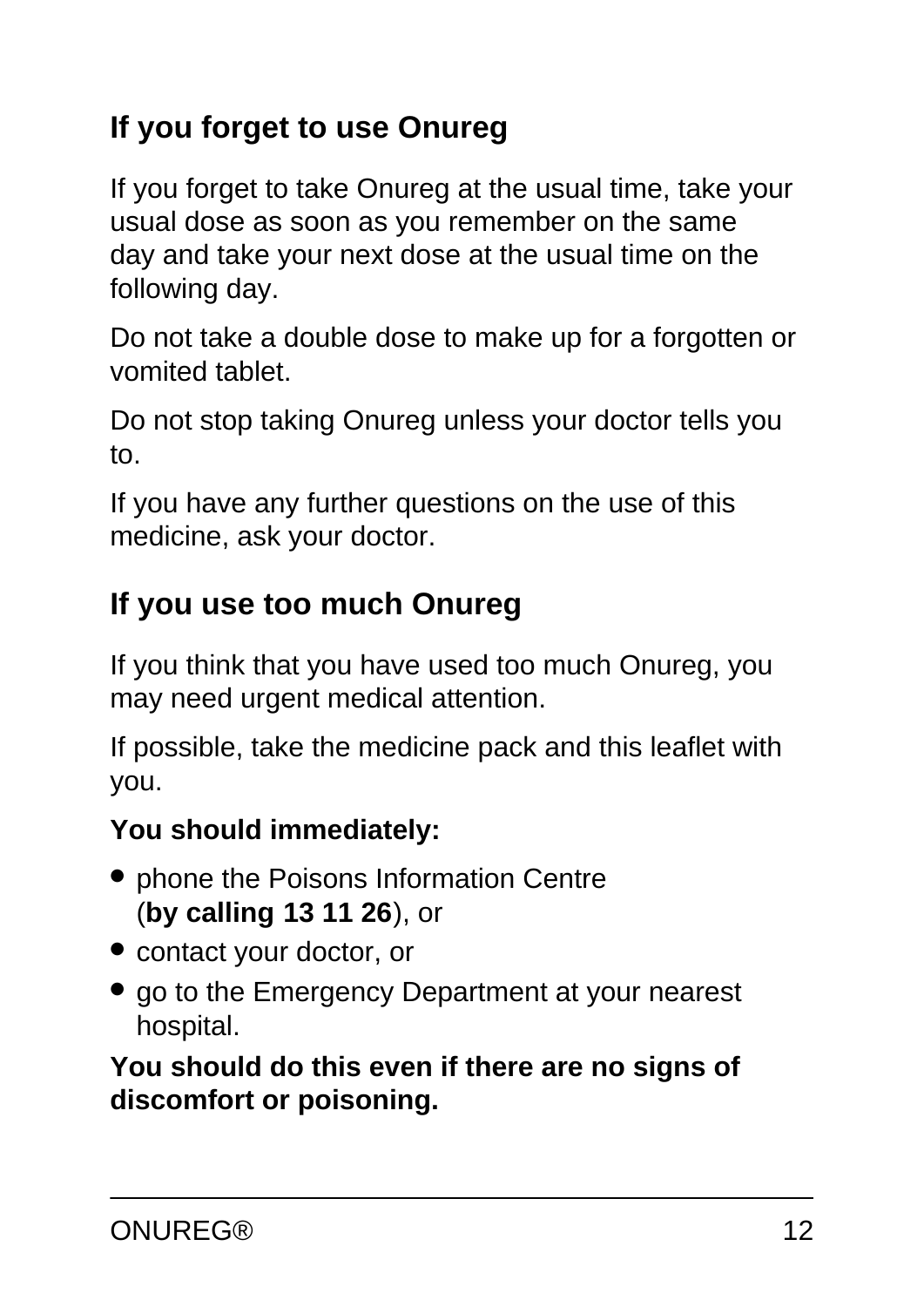# **5. What should I know while using Onureg?**

#### **Things you should do**

- Keep all of your doctor's appointments so that your progress can be checked.
- Tell any other doctors, dentists, and pharmacists who are treating you that you are being treated with Onureg.
- Tell your doctor immediately if you become pregnant while being treated with Onureg
- Advice for women: use an effective method of contraception during treatment and for 6 months after stopping Onureg.
- Advice for men: Use an effective method of contraception during treatment and for 3 months after stopping Onureg.

#### **Call your doctor straight away or go to the Emergency Department at your nearest hospital if you:**

• experience shortness of breath; wheezing or difficulty breathing; swelling of the face, lips, tongue or other parts of the body; rash; itching; or hives on the skin. These could be symptoms of a serious allergic reaction.

#### **Things you should not do**

• Do not breast feed if you are taking Onureg.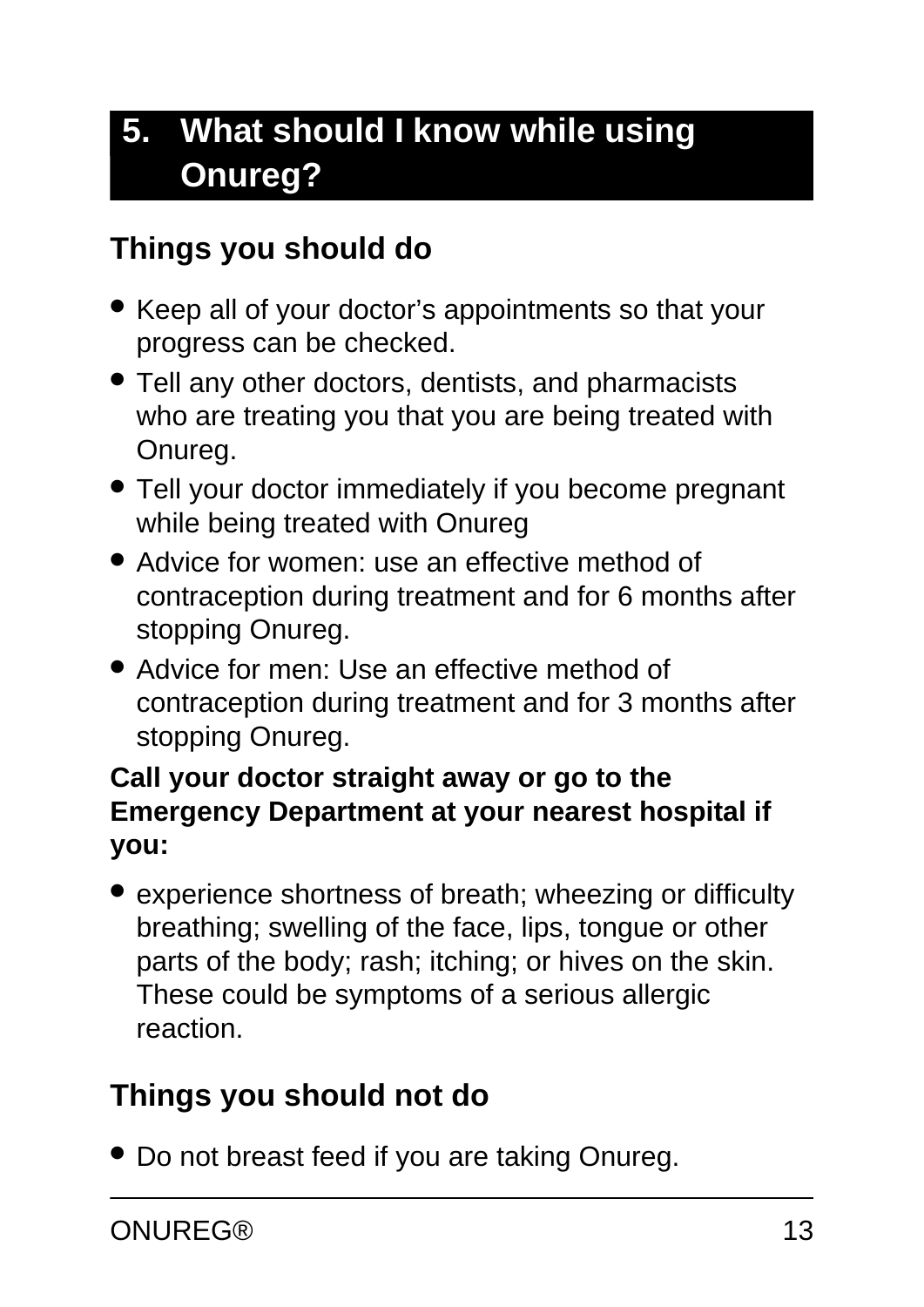• Do not use this medicine during pregnancy.

#### **Driving or using machines**

#### **Be careful before you drive or use any machines or tools until you know how Onureg affects you.**

Onureg may cause tiredness, dizziness or feeling faint in some people. If you have any of these symptoms, do not drive, operate machinery or do anything else that could be dangerous.

#### **Looking after your medicine**

- Store the tablets in the original package.
- Store below 25°C.

Follow the instructions in the carton on how to take care of your medicine properly.

Store it in a cool dry place away from moisture, heat or sunlight; for example, do not store it:

- in the bathroom or near a sink, or
- in the car or on window sills.

Do not use this medicine after the expiry date which is stated on the blister and the carton after EXP. The expiry date refers to the last day of that month.

#### **Keep it where young children cannot reach it.**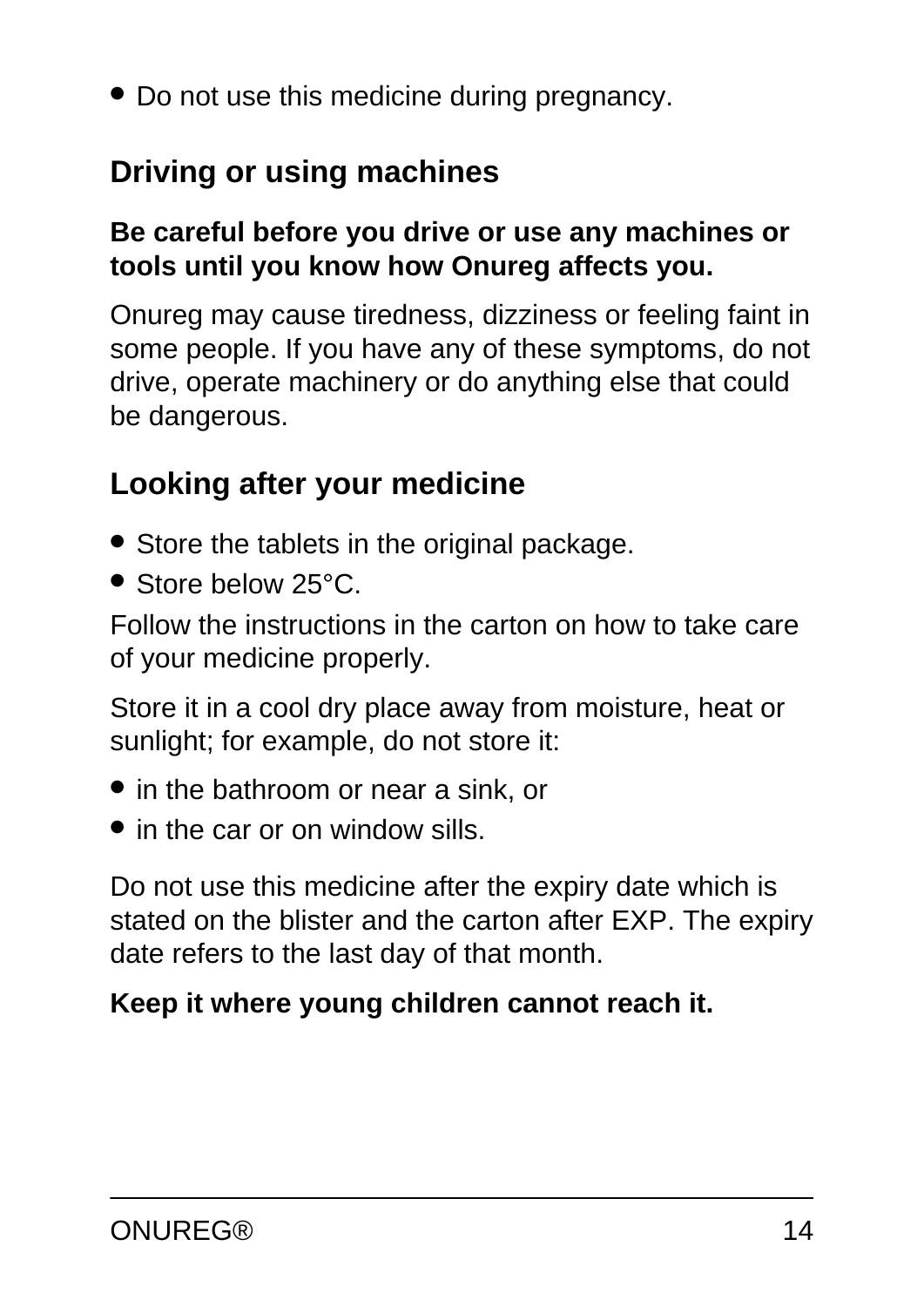## **Getting rid of any unwanted medicine**

If you no longer need to use this medicine or it is out of date, take it to any pharmacy for safe disposal.

# <span id="page-14-0"></span>**6. Are there any side effects?**

All medicines can have side effects. If you do experience any side effects, most of them are minor and temporary. However, some side effects may need medical attention.

See the information below and, if you need to, ask your doctor or pharmacist if you have any further questions about side effects.

| Less serious side effects What to do                                                 |                                                  |
|--------------------------------------------------------------------------------------|--------------------------------------------------|
| <b>Very Common side</b><br>effects:                                                  | Speak to your doctor if<br>you have any of these |
| • constipation                                                                       | less serious side effects                        |
| pain in your belly                                                                   | and they worry you.                              |
| • infections of the nose,<br>sinuses and throat,<br>caused by bacteria or<br>viruses |                                                  |
| • feeling tired or weak                                                              |                                                  |
| loss of appetite                                                                     |                                                  |
| • pain that affect different<br>parts of the body - this                             |                                                  |

#### **Less serious side effects**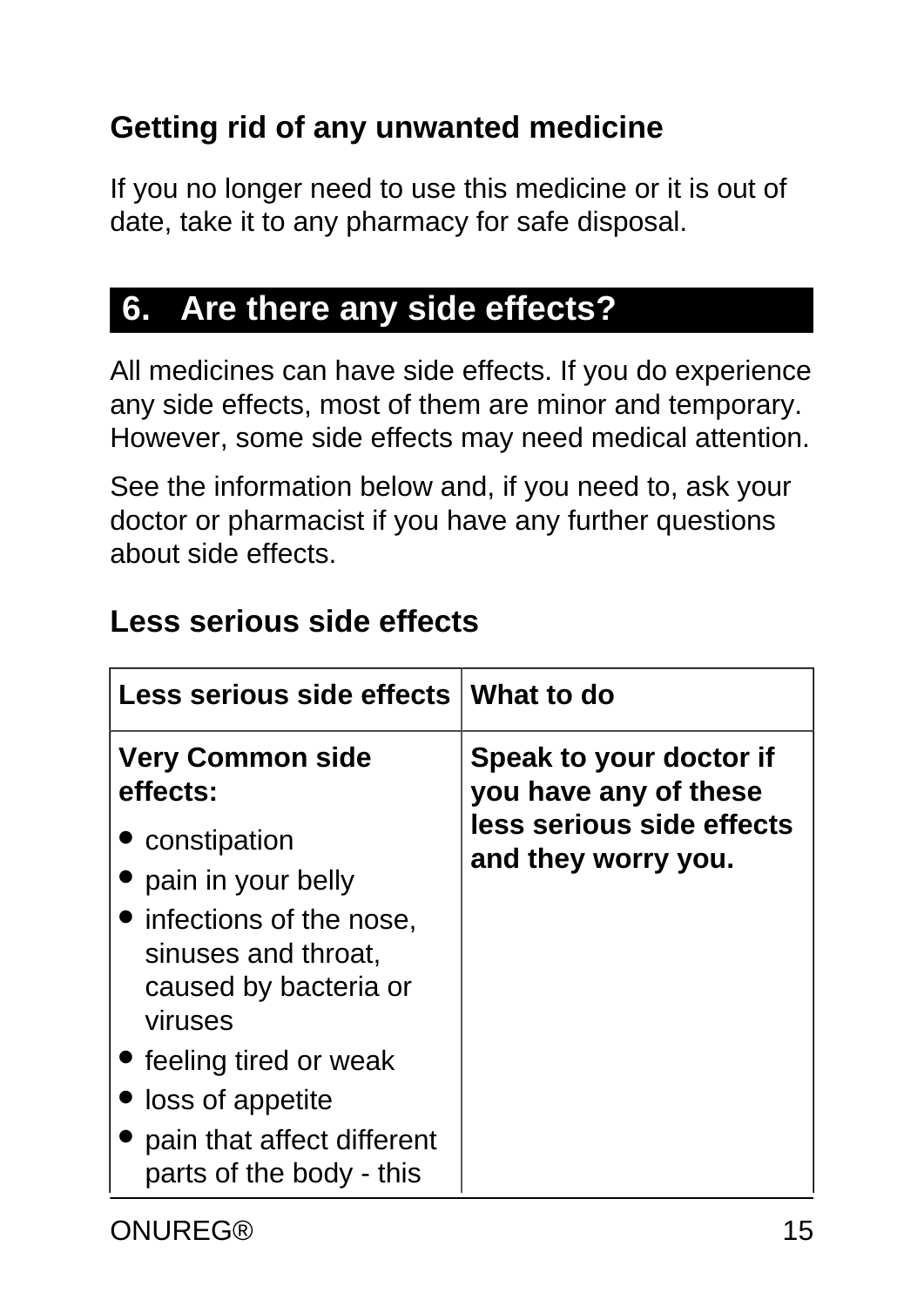| Less serious side effects   What to do        |  |
|-----------------------------------------------|--|
| can range from a sharp<br>pain to a dull ache |  |
| • stiff joints                                |  |
| back pain                                     |  |
| <b>Common side effects:</b>                   |  |
| • hay fever                                   |  |
| • anxiety                                     |  |
| loss of weight.                               |  |

## **Serious side effects**

| Serious side effects                                                                                                                                                                                                                                                                                                                                                                       | What to do                                                                                                                                                             |
|--------------------------------------------------------------------------------------------------------------------------------------------------------------------------------------------------------------------------------------------------------------------------------------------------------------------------------------------------------------------------------------------|------------------------------------------------------------------------------------------------------------------------------------------------------------------------|
| bruising or bleeding -<br>this could be due to a<br>low count of blood cells<br>called "platelets".<br>$\bullet$ fever - this could be<br>due to an infection as<br>a result of having low<br>levels of white blood<br>cells - which can be life-<br>threatening.<br>• diarrhoea, being sick or<br>a feeling of sickness.<br>• infection of the lungs<br>infection of the urinary<br>tract | Call your doctor straight<br>away, or go straight<br>to the Emergency<br>Department at your<br>nearest hospital if you<br>notice any of these<br>serious side effects. |

ONUREG® 16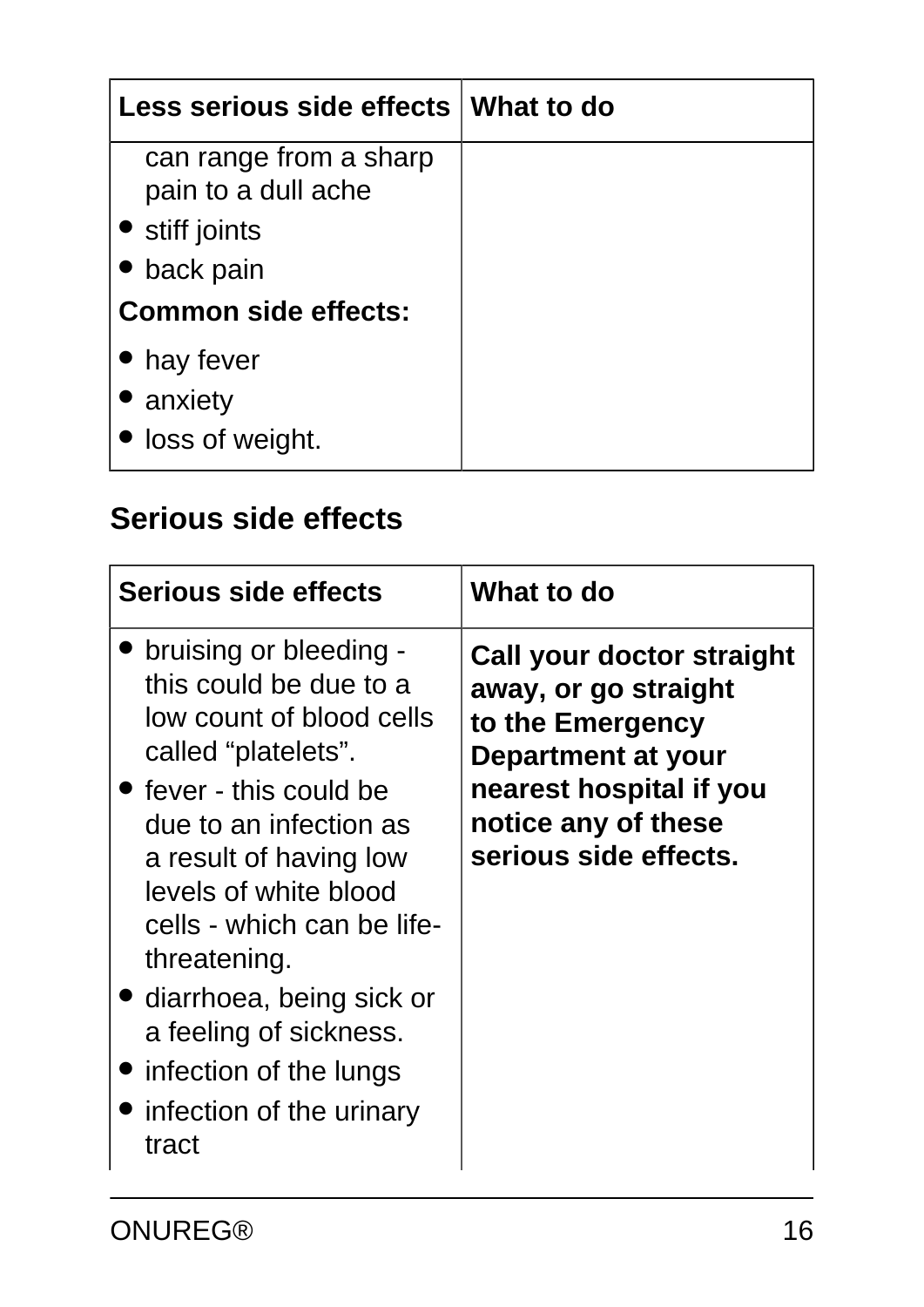| Serious side effects                                                                                      | What to do |
|-----------------------------------------------------------------------------------------------------------|------------|
| fatigue, loss of energy,<br>irregular heartbeats,<br>pale complexion,<br>shortness of breath,<br>weakness |            |
| fainting<br>flu like symptoms                                                                             |            |

#### **Tell your doctor or pharmacist if you notice anything else that may be making you feel unwell.**

Other side effects not listed here may occur in some people.

Some side effects (for example changes in blood pressure) can only be found when your doctor does tests from time to time to check your progress.

#### **Reporting side effects**

After you have received medical advice for any side effects you experience, you can report side effects to the Therapeutic Goods Administration online at [www.tga.gov.au/reporting-problems.](http://www.tga.gov.au/reporting-problems) By reporting side effects, you can help provide more information on the safety of this medicine.

<span id="page-16-0"></span>**Always make sure you speak to your doctor or pharmacist before you decide to stop taking any of your medicines.**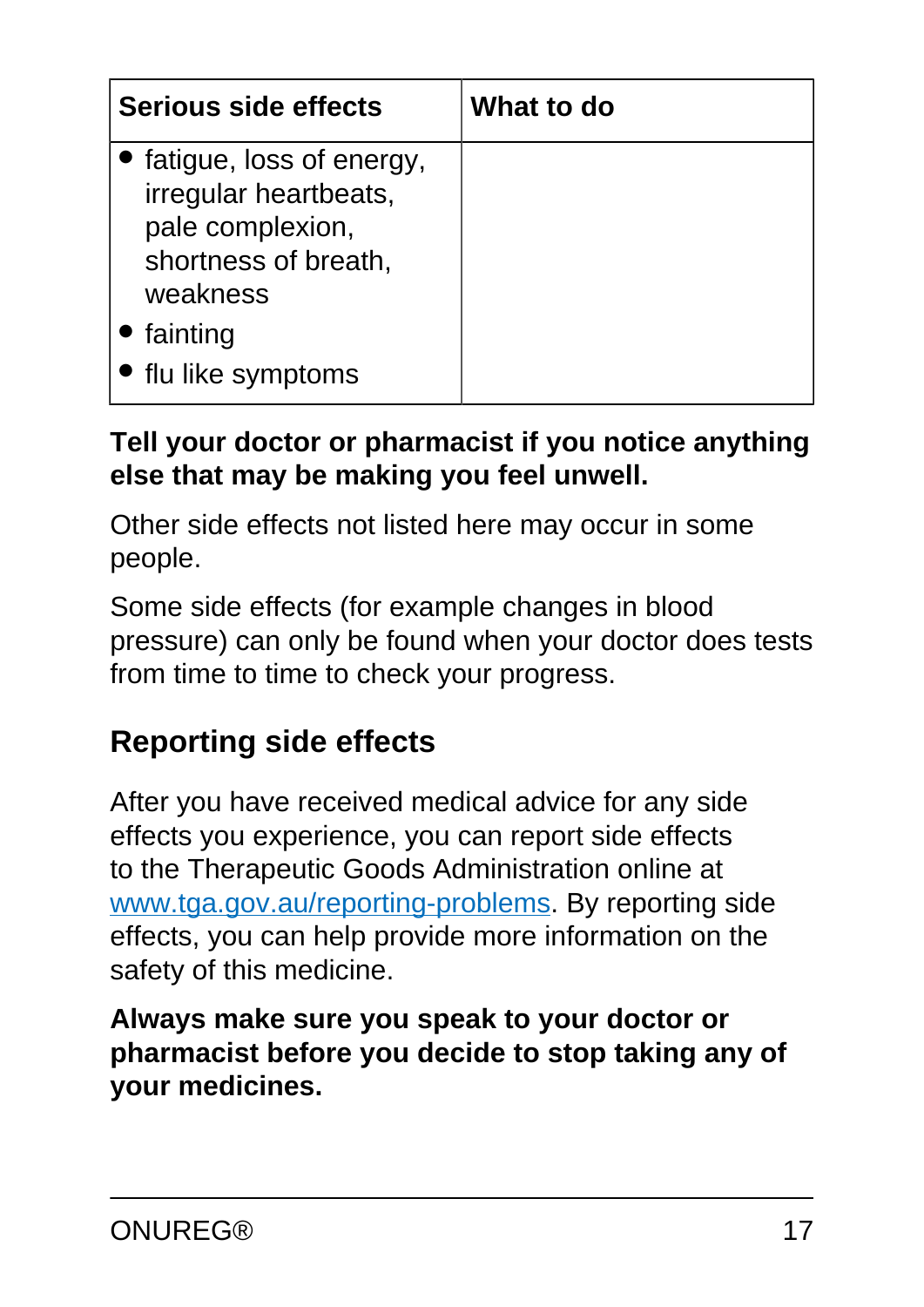# **7. Product details**

This medicine is only available with a doctor's prescription.

# **What Onureg contains**

| <b>Active ingredient</b>                                                                           | azacitidine                                                                                                                                                                                                                                                                  |
|----------------------------------------------------------------------------------------------------|------------------------------------------------------------------------------------------------------------------------------------------------------------------------------------------------------------------------------------------------------------------------------|
| <b>Other ingredients</b><br>(inactive ingredients)<br><b>Onureg 200mg Tablet</b><br>Coating        | croscarmellose sodium,<br>hypromellose, iron oxide<br>red, lactose monohydrate,<br>polyethylene glycol/<br>macrogol, magnesium<br>stearate, mannitol,<br>silicified microcrystalline<br>cellulose, titanium dioxide,<br>triacetin                                            |
| <b>Other ingredients</b><br>(inactive ingredients)<br><b>Onureg 300mg Tablet</b><br><b>Coating</b> | black iron oxide,<br>croscarmellose sodium,<br>hypromellose, iron oxide<br>red, iron oxide yellow,<br>lactose monohydrate,<br>polyethylene glycol/<br>macrogol, magnesium<br>stearate, mannitol,<br>silicified microcrystalline<br>cellulose, titanium dioxide,<br>triacetin |